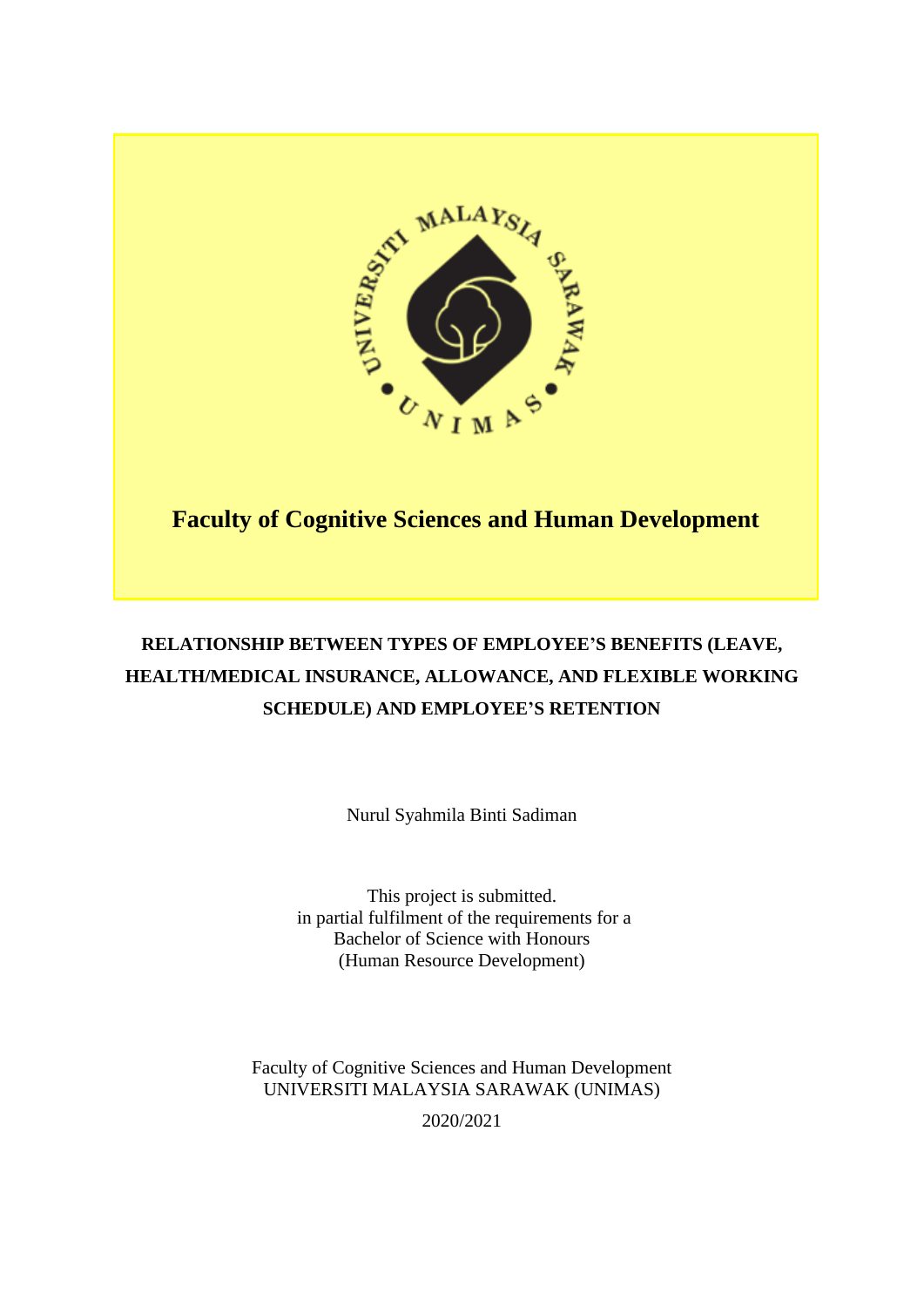#### **UNIVERSITI MALAYSIA SAWARAK**

| Grade: \ | $\overline{\phantom{a}}$ |  |
|----------|--------------------------|--|
|          |                          |  |

**Please tick ()** Final Year Project Report Masters PhD

| -V   |  |
|------|--|
|      |  |
| ____ |  |

#### **DECLARATION OF ORIGINAL WORK**

This declaration is made on the 09 day of August 2021

#### **Student's Declaration**:

I Nurul Syahmila binti Sadiman, 67408 (Faculty of Cognitive Sciences and Human Development hereby declare that the work entitled, Relationship Between Types of Employee's Benefits (Leave, Health/Medical Insurance, Allowance, And Flexible Working Schedule) And Employee's Retention is my original work. I have not copied from any other students' work or from any other sources except where due reference or acknowledgement is made explicitly in the text, nor has any part been written for me by another person.

 O9/08/2021 Nurul Syahmila binti Sadiman (67408) Date submitted Name of the student (Matric No.)

#### **Supervisor's Declaration:**

I Professor Dr. Rusli Bin Ahmad hereby certifies that the work entitled, Relationship Between Types of Employee's Benefits (Leave, Health/Medical Insurance, Allowance, And Flexible Working Schedule) And Employee's Retention was prepared by the above named student, and was submitted to the "FACULTY" as a \* partial/full fulfillment for the conferment of Degree of Human Resource Development, and the aforementioned work, to the best of my knowledge, is the said student's work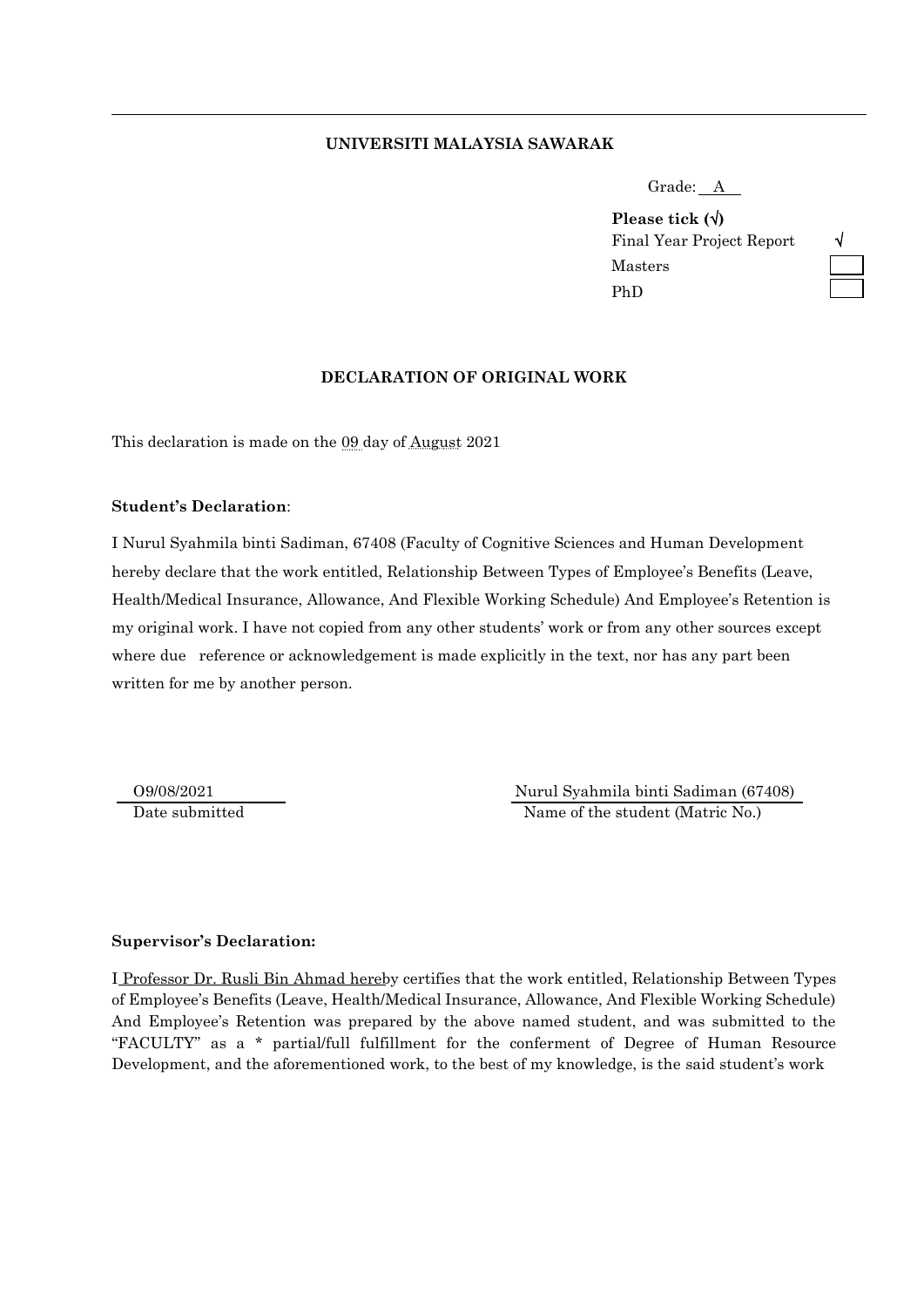

Received for examination by: Professor Dr. Rusli bin Ahmad Date: 09/08/2021 (Name of the supervisor)

I declare this Project/Thesis is classified as (Please tick  $(\forall)$ ):

 **CONFIDENTIAL** (Contains confidential information under the Official Secret Act 1972)**\* RESTRICTED** (Contains restricted information as specified by the organisation where research was done)**\***

**OPEN ACCESS**

## **Validation of Project/Thesis**

I therefore duly affirmed with free consent and willingness declared that this said Project/Thesis shall be placed officially in the Centre for Academic Information Services with the abide interest and rights as follows:

- This Project/Thesis is the sole legal property of Universiti Malaysia Sarawak (UNIMAS).
- The Centre for Academic Information Services has the lawful right to make copies for the purpose of academic and research only and not for other purpose.
- The Centre for Academic Information Services has the lawful right to digitise the content to for the Local Content Database.
- The Centre for Academic Information Services has the lawful right to make copies of the Project/Thesis for academic exchange between Higher Learning Institute.
- No dispute or any claim shall arise from the student itself neither third party on this Project/Thesis once it becomes sole property of UNIMAS.
- This Project/Thesis or any material, data and information related to it shall not be distributed, published or disclosed to any party by the student except with UNIMAS permission.

Student's signature  $\mathcal{L}/\mathcal{L}$  Supervisor's signature: (09/08/2021) (09/08/2021)

Current Address: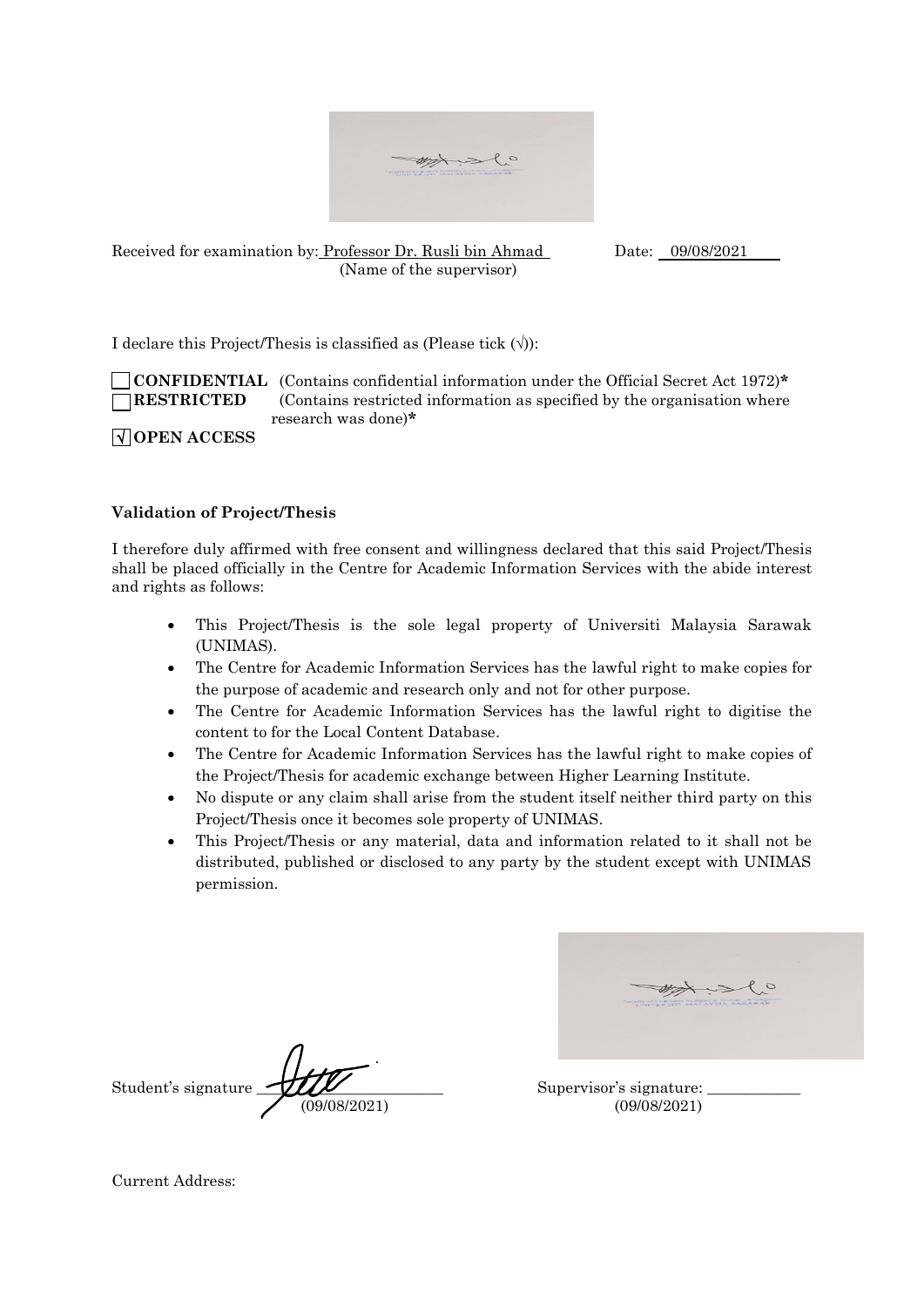# No 92, Kampung Tabuan Cemerlang, Jalan Setia Raja, 93450 Kuching Sarawak.

Notes: **\*** If the Project/Thesis is **CONFIDENTIAL** or **RESTRICTED**, please attach together as annexure a letter from the organisation with the period and reasons of confidentiality and restriction.

[The instrument was duly prepared by The Centre for Academic Information Services]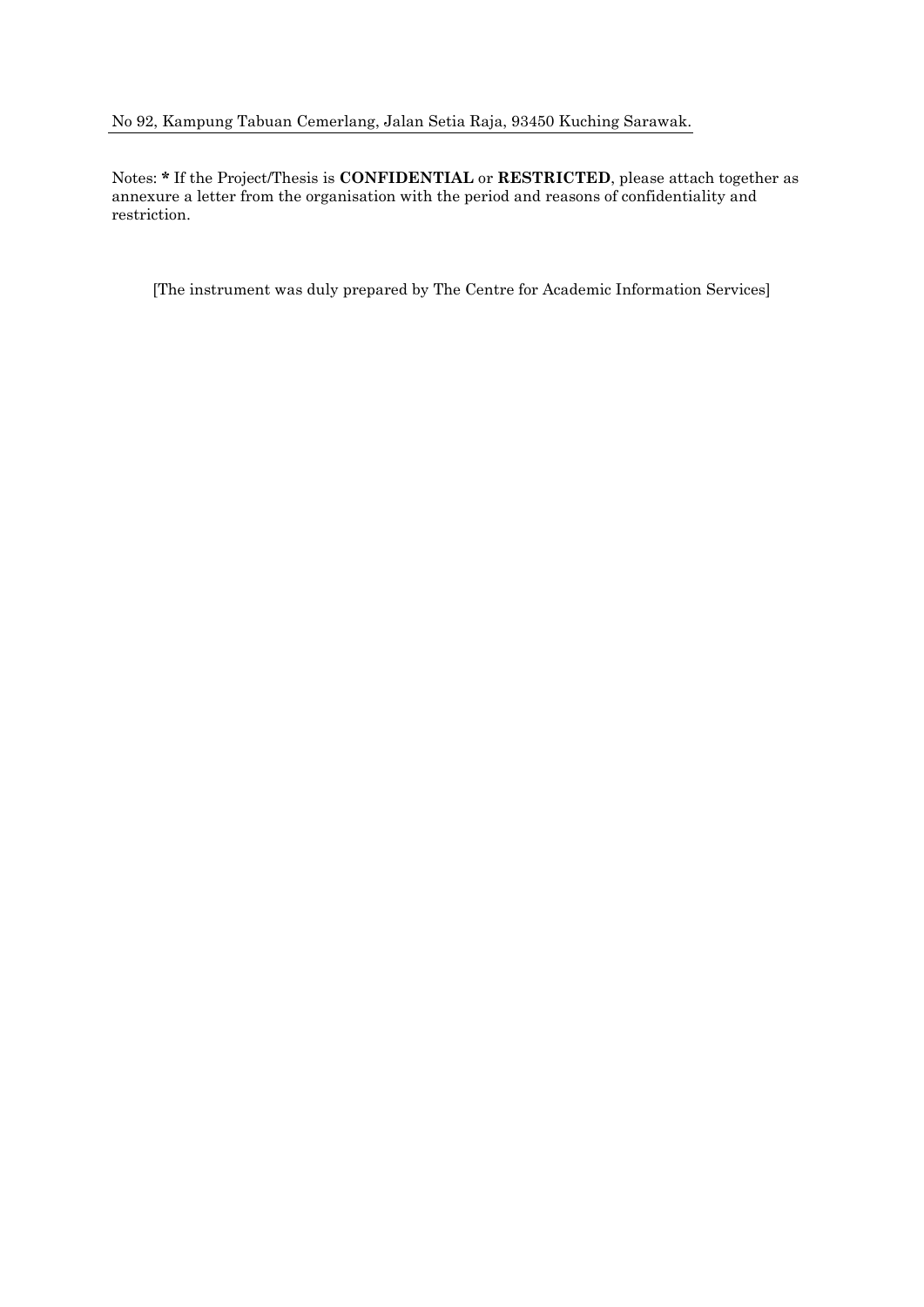The project entitled 'Relationship Between Types of Employee's Benefits (Leave, Health/Medical Insurance, Allowance, And Flexible Working Schedule) And Employee's Retention' was prepared by *Nurul Syahmila binti Sadiman* and submitted to the Faculty of Cognitive Sciences and Human Development in partial fulfillment of the requirements for a Bachelor of Science with Honours Human Resource Development.

# Received for examination by:

my slo

Professor Dr. Rusli bin Ahmad -----------------------------------

(Name of Supervisor)

Date:

09/08/2021

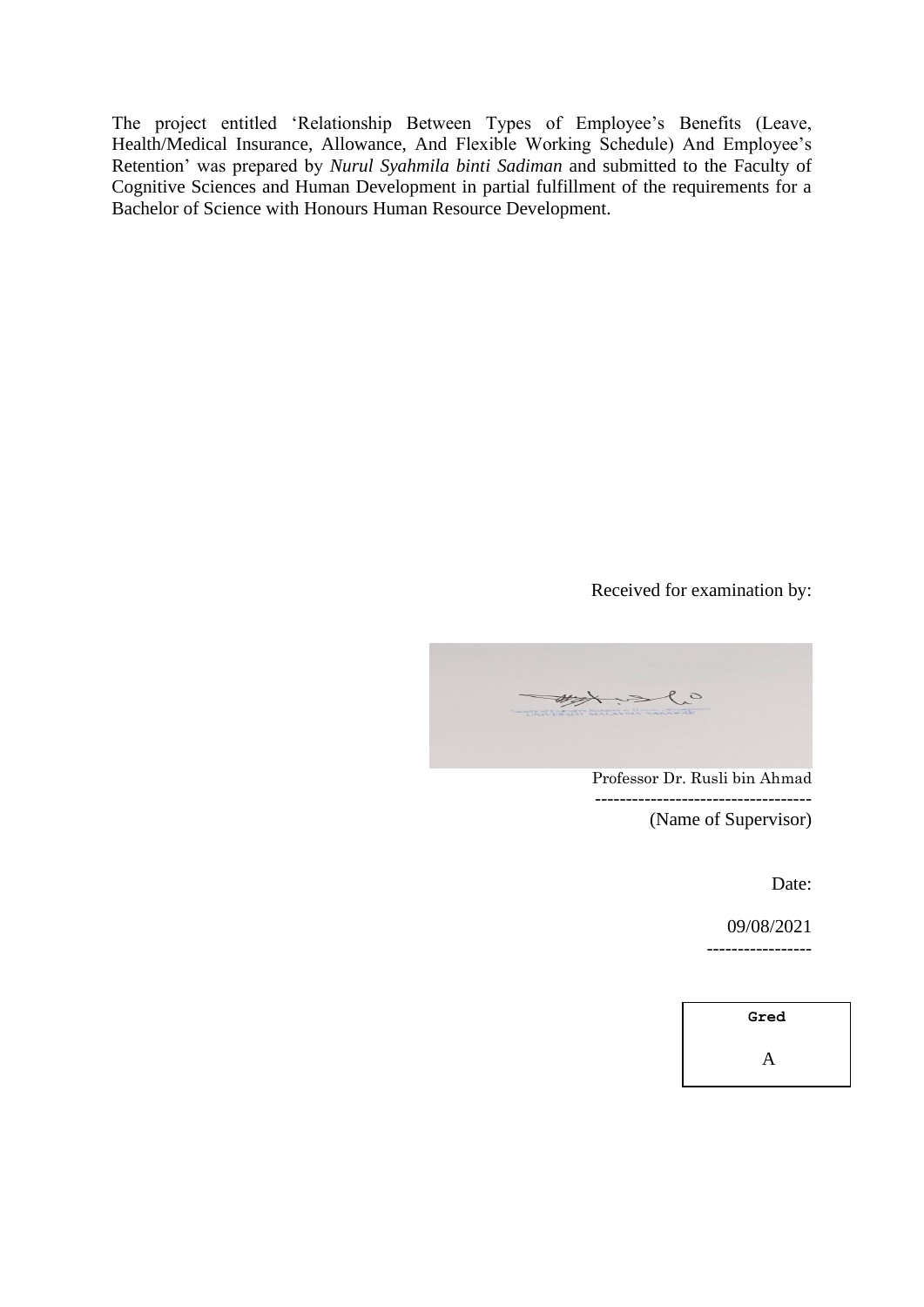#### **ACKNOWLEDGMENTS**

First, I would like to say Alhamdulillah to Allah S.W.T, for giving me strength and patience to me to complete this Final Year Project successfully despite having faced various trials and tribulations. Alhamdulillah.

On this occasion, I would like to say a million infinite thanks to the Professor. Dr. Rusli Bin Ahmad and Professor Dr Halim bin Busari as my supervisor because has given me a lot of support, advice, time, and guidance throughout this successful project. All the help, enthusiasm, strategy, and they wisdom has taught me a lot to be a good researcher. Not to forget the lecturers and technical staff at Faculty of Cognitive Sciences and Human Development, University Malaysia Sarawak who are willing to share knowledge throughout this study and all the knowledge have been shared is unforgettable.

Many thanks also to both parents whom I respect, En. Sadiman and Pn. Misnah and my family also who always gives the love, encouragement, prayers, reminders, and life guidance that I need throughout this project being carried out.

Finally, thanks also to all involved directly and indirectly in providing suggestions and assistance in completing this project. Hopefully, this research and project can be a useful knowledge for future generations.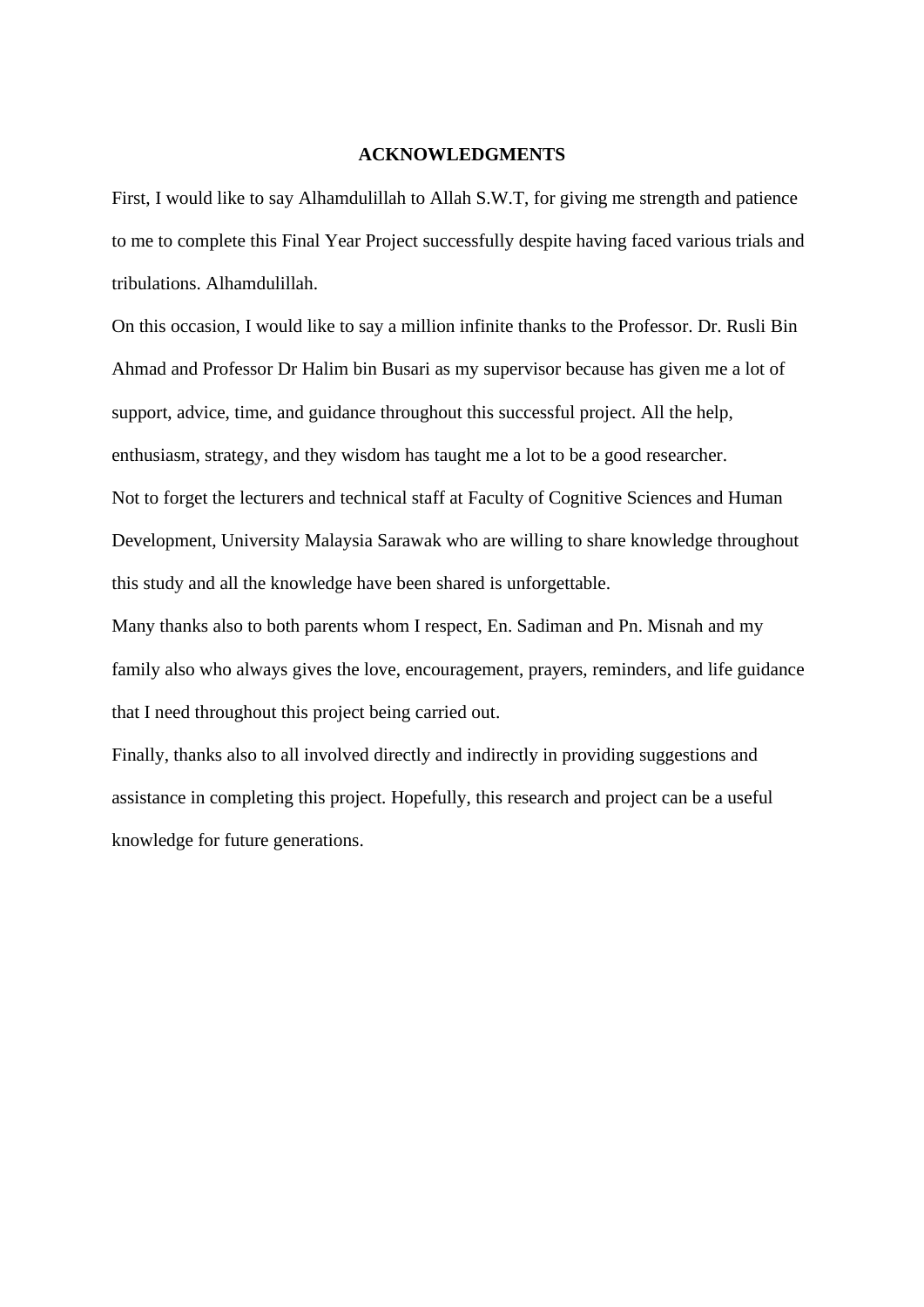# **TABLE OF CONTENS**

| <b>CHAPTER FIVE CONCLUSION, IMPLICATION AND RECOMMENDATION52</b> |  |
|------------------------------------------------------------------|--|
|                                                                  |  |
|                                                                  |  |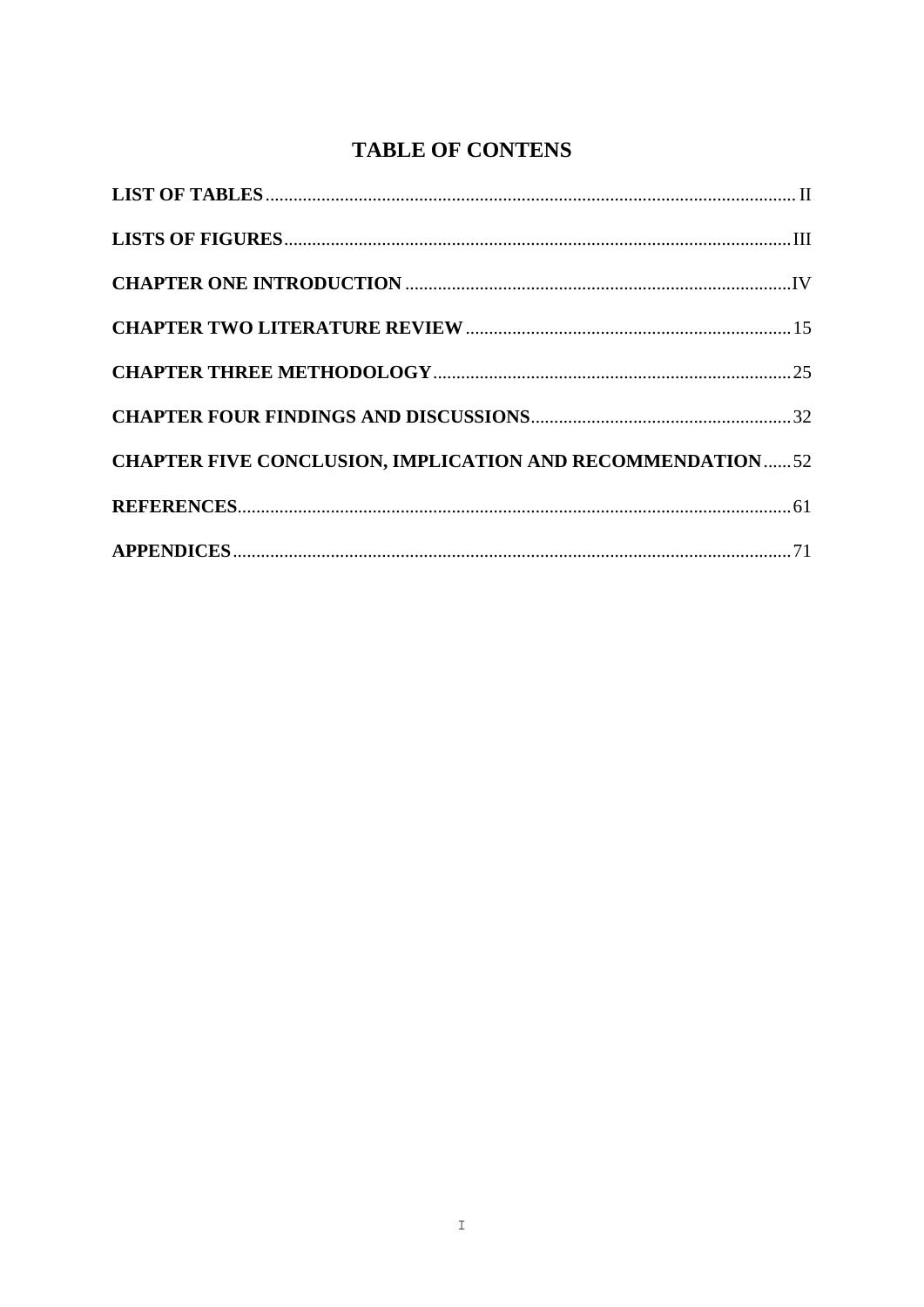# <span id="page-7-0"></span>**LIST OF TABLES**

| TABLE 4: DESCRIPTIVE STATISTIC (HEALTH/MEDICAL INSURANCE) 35          |  |
|-----------------------------------------------------------------------|--|
|                                                                       |  |
| TABLE 6: DESCRIPTIVE STATISTIC (FLEXIBLE WORKING SCHEDULE) 37         |  |
| TABLE 7: RELATIONSHIP BETWEEN LEAVE AND EMPLOYEE RETENTION38          |  |
| TABLE 8: RELATIONSHIP BETWEEN HEALTH/MEDICAL INSURANCE AND EMPLOYEE   |  |
|                                                                       |  |
| TABLE 9: RELATIONSHIP BETWEEN ALLOWANCES AND EMPLOYEE RETENTION43     |  |
| TABLE 10: RELATIONSHIP BETWEEN FLEXIBLE WORKING SCHEDULE AND EMPLOYEE |  |
|                                                                       |  |
|                                                                       |  |
|                                                                       |  |
|                                                                       |  |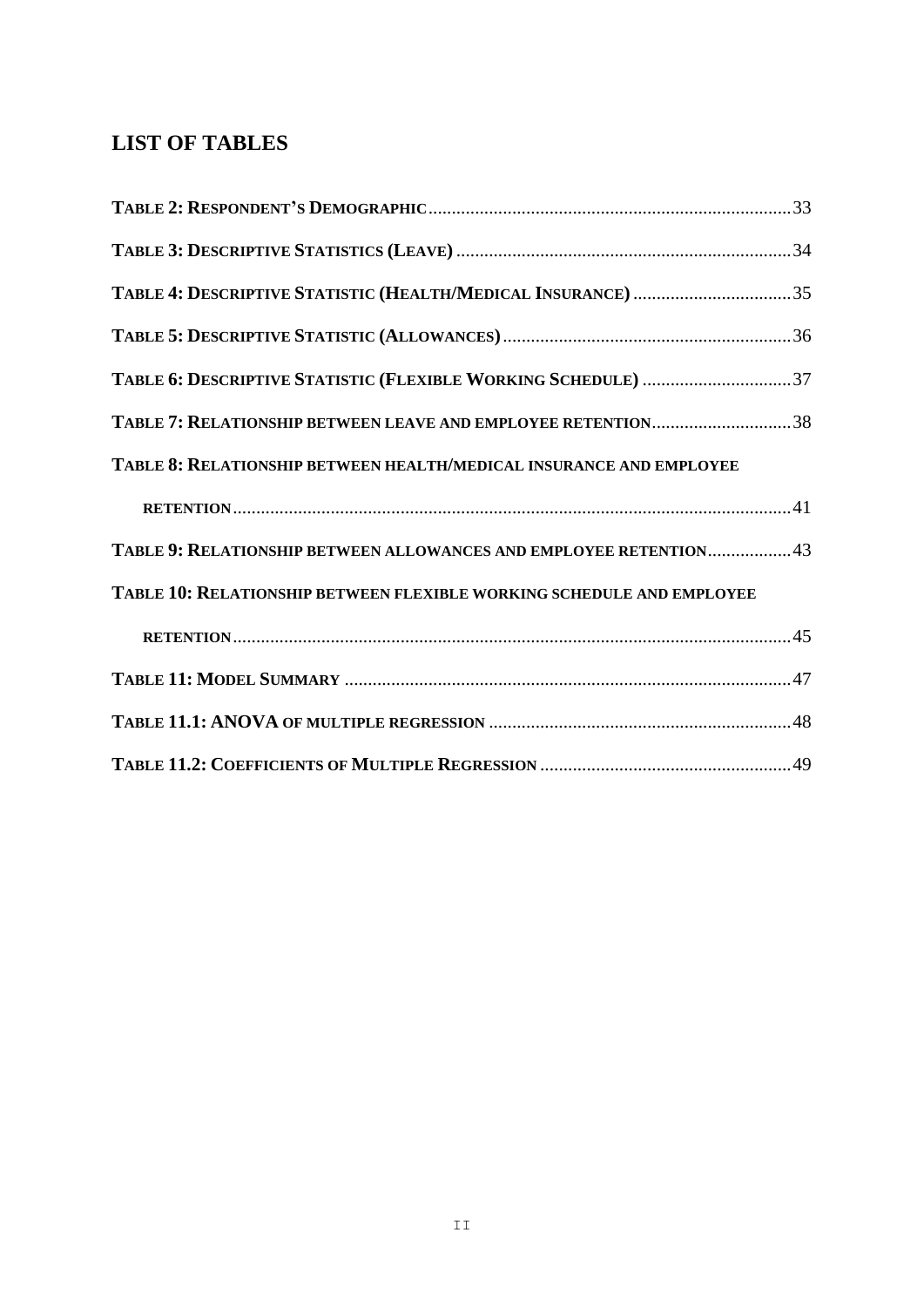# <span id="page-8-0"></span>**LISTS OF FIGURES**

<span id="page-8-1"></span>

|--|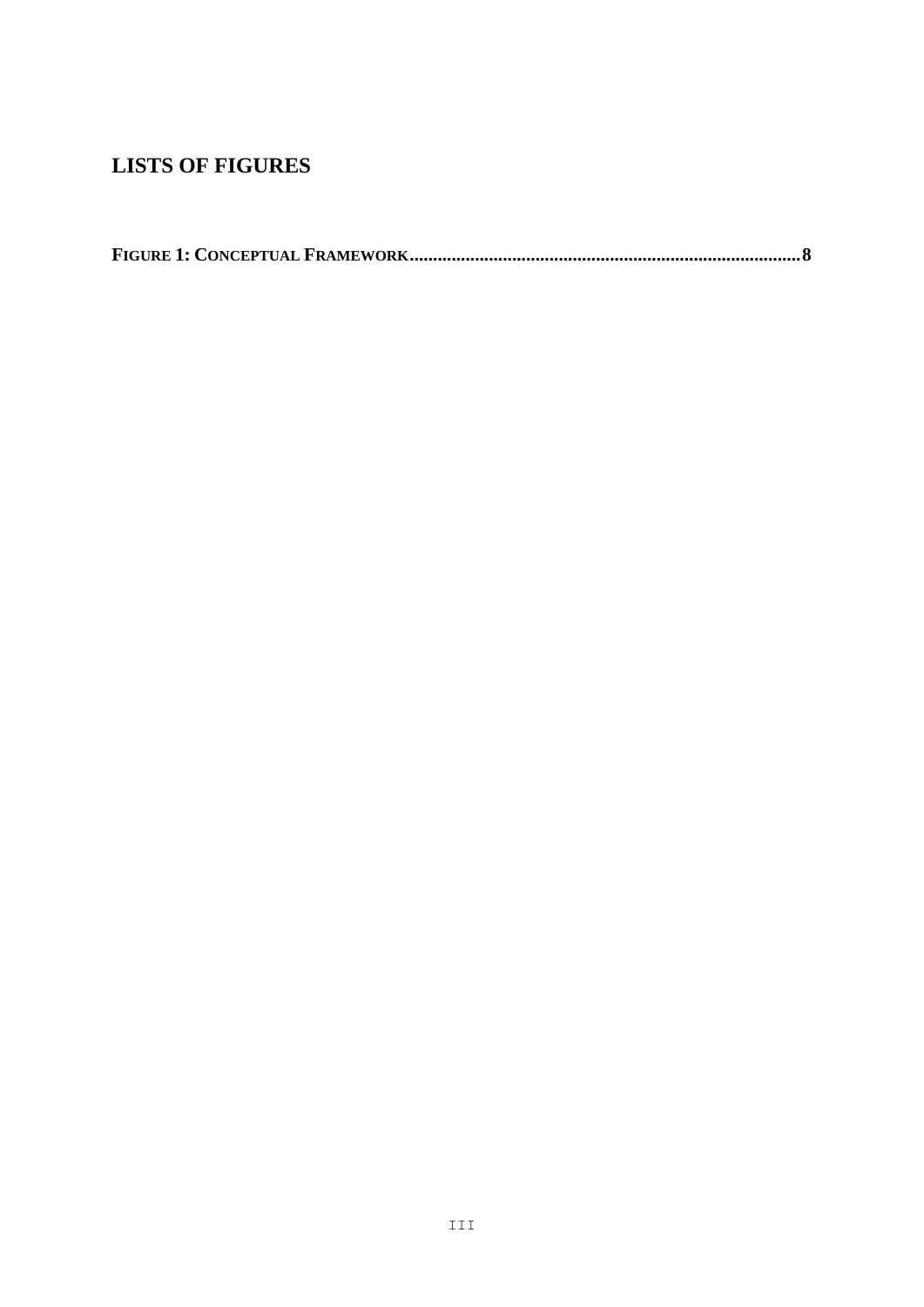#### **ABSTRACT**

Organization now struggling in maintaining their employees with minimum resources. This study is to determine the relationship types of employee's benefits (leave, health/medical insurance, allowance, and flexible work schedule) and employee's retention. Employees from 2 SME have been chosen as respondent in this study and data were analysed using 2 types of testing statistically relationship which is Pearson Correlation Coefficient and Multiple Regression Analysis. Allowances and health/medical insurance performed the most significant relationship with employee's retention rather than leave and flexible work schedule. It can be assumed that the money and health the factors that can influence employee behaviour and attitudes in organization.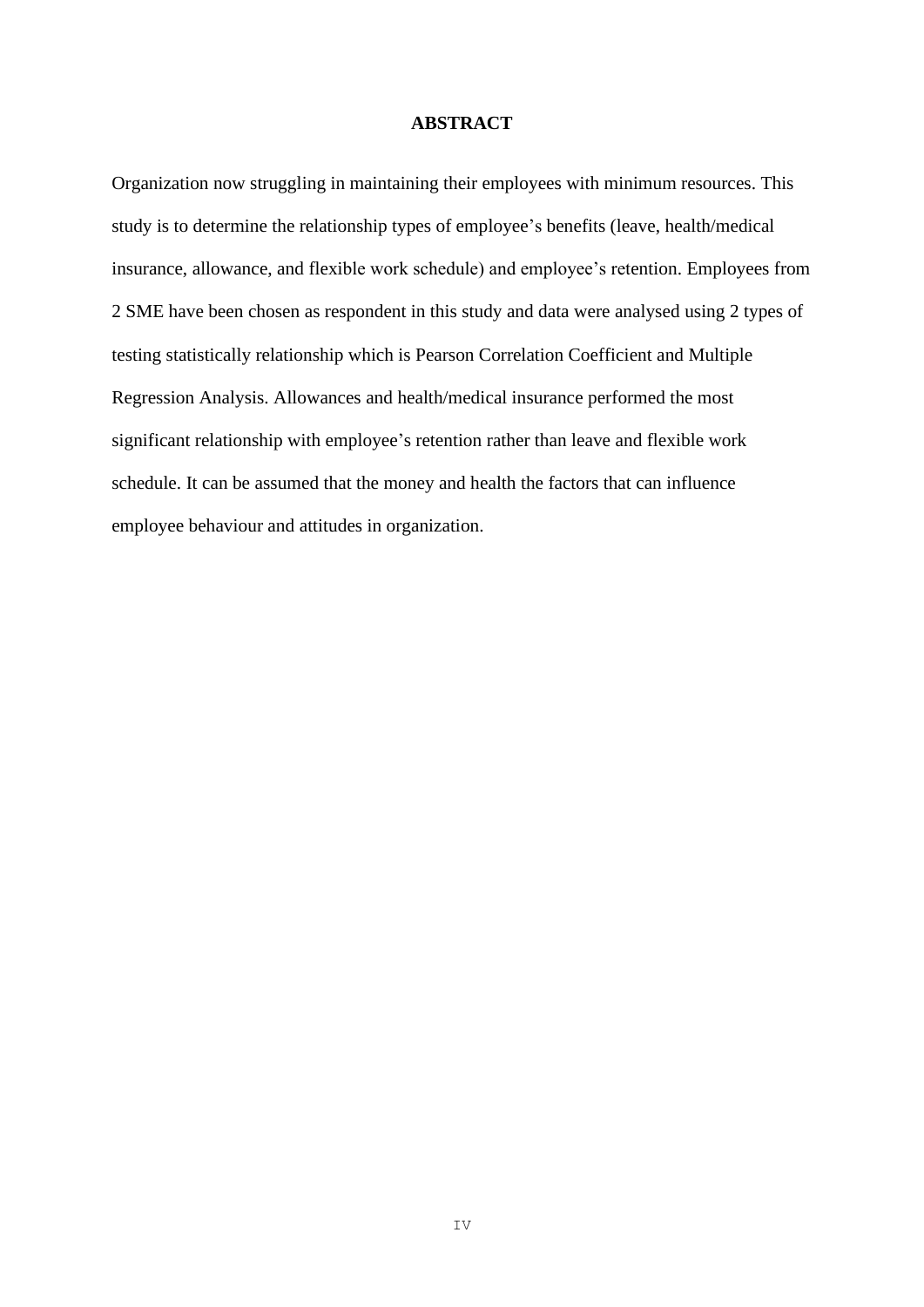# **CHAPTER ONE INTRODUCTION**

# **1.0 INTRODUCTION**

In this section, the researcher introduced topic of study which is that the effect of advantage on employee's retention. This chapter will deal with several sections that include background of study, problem statements, objective of study, research question, research framework and hypothesis, significant of study, limitation of the study, definition of term and chapter summary. This chapter is very important to help reader to review and understand overall of this study.

#### **1.1 BACKGROUND OF STUDY**

Employee's benefits nowadays seem gives challenges to employers especially in increasing costs, handling benefit changes, working with brokers and dealing with health care reform (SHRM, 2015). Employers voluntarily offer benefits to recruit and retain employees in organizations. However, small business facing difficulty in providing employees with benefit package like larger companies doing for their employees. Albeit increasing costs happen in organization, the simplest ways are often done by employers is give what employees want in their workplace. (Wing, 2018)

Employee's retention is pertaining to the power of a corporation to retain and keeping their employees (McDougall, 2018). Retention very important for the organization success because their having good and enough workforce to realize organization goals and may be competitors to other organization. Important part in organization process is having and retaining skilled employees because key for companies to be economically competitive is their knowledge and skills (Hiltrop, 1999). An important part in organization is having and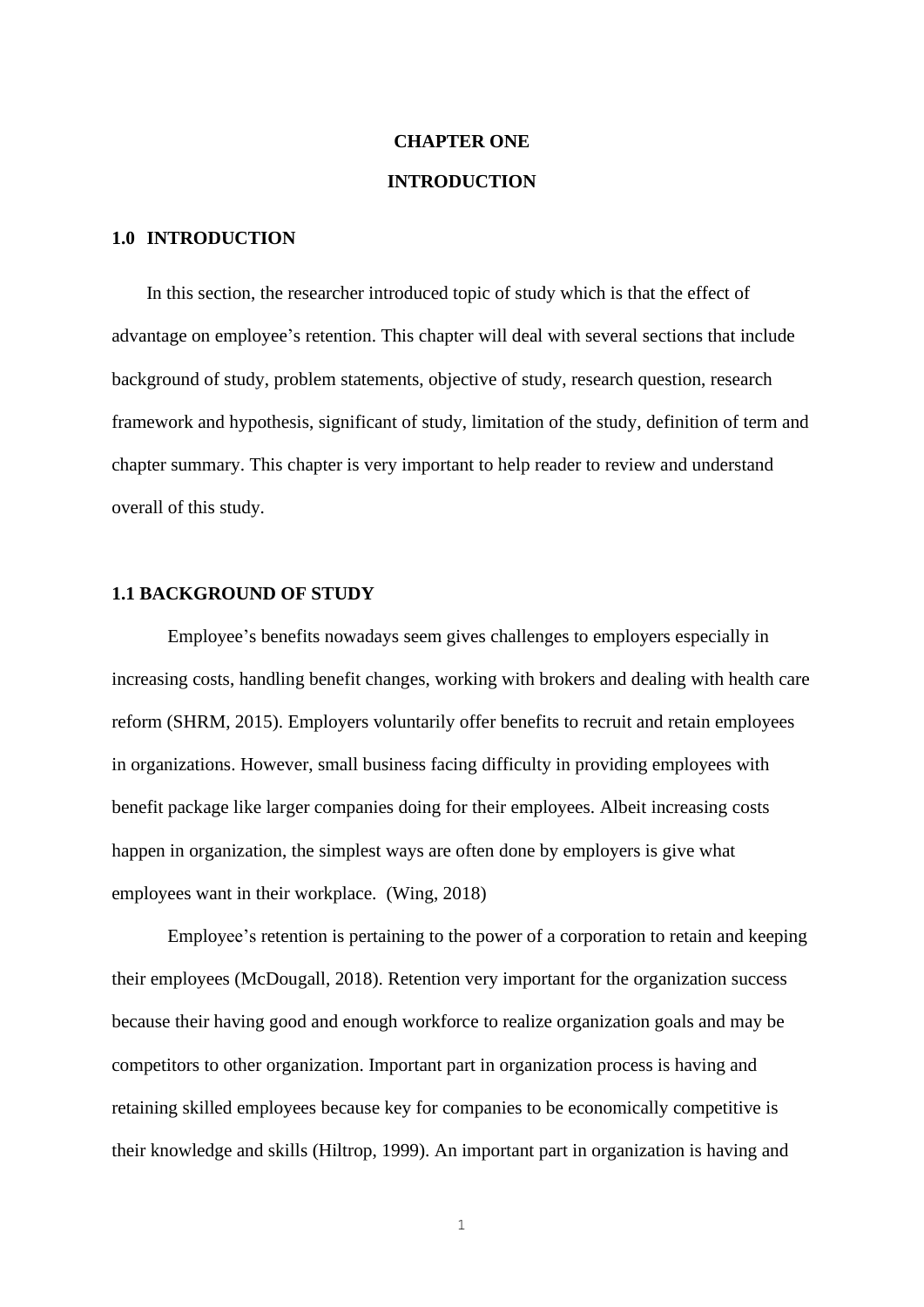retaining skilled employees because their knowledge, skills and effectiveness became the main point for companies to be economically competitive (Hiltrop, 1999). Incentive pay are often an enormous component in retaining employees and as some employees will be more motivated towards the organizational success by giving this sort of benefit.

The [costs of turnover](https://www.peoplekeep.com/blog/bid/312123/employee-retention-the-real-cost-of-losing-an-employee) rate are increase 2.5 times of employee's salary which it can call quite high. In 2017, LinkedIn data shows a worldwide employee turnover an around 10.9 percent where technology sector showed the foremost impulsiveness employee turnover (13.2%) (Florentine, 2019). Why do employees stay? Employees tend to stay with a company until some factor that causes them to go away. There are two relevant issues within the company can affect employee retention. First is that the issue of job satisfaction and second is that the "company environment" which will comfort an individual employee feels in organization (Hughes, 1973). Employee's benefits must suit with their needs and interests, so organizations should stand by employees a budget to pick a relevance benefit.

Several past studies also have investigated the relationship between job satisfaction and turnover meaning that when employees do not feel fulfilled in their job, the turnover rate will high, and retention rate of employees will decrease. They are likely to quit the job and leave the organization. In study of Talent retention: A study in Malaysia manufacturing industry by Foong, Joy, Zheng, Phang and Thiong (2015), declared that the worth of performance of employees in manufacturing industry can be improved by determine and recognize the complexity about the aspects influencing the low retaining percentage in manufacturing industry in Malaysia.

#### **1.2 PROBLEM STATEMENT**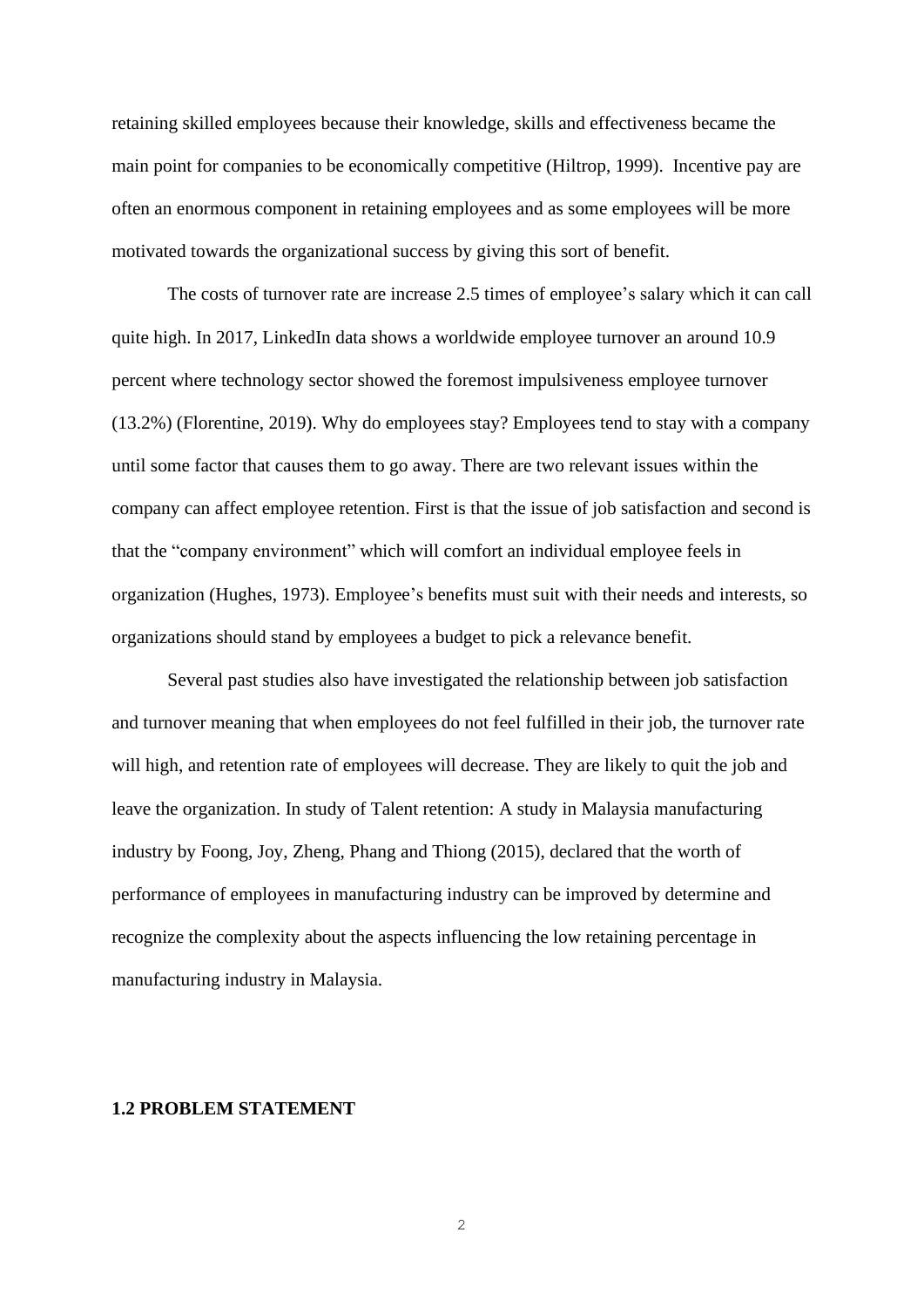Employee's benefits issues will be faced by every company either smaller or larger companies especially in the current unstable economic situation, but larger companies are not too impressed because they have a secure financial position compared to small companies. Providing employee's benefits package like those provide by larger companies are being challenges to a small business. Small business usually had to provide little choices, less pliability and change rapidly their employee's benefits plan and policies to stabilize company cost (Sessoms, 2019).

Employee retention is one among process to an organization's ability to make sure the organization achieve its strategic objectives and financial stability that have been set earlier. If organizational leaders hired new workers do not fit the specified skill set of that organization, it will be wasting valuable resources once they got to spend excessive time, money, and energy recruiting replacement employees (Craig, 2015). As reported to [job](https://www.investorsinpeople.com/sites/default/files/JobExodus2018Final_0.pdf)  [exodus study,](https://www.investorsinpeople.com/sites/default/files/JobExodus2018Final_0.pdf) not feeling being appreciated by employers have been select by 39% of employees as their major reason in leaving their job. Figueroa (2015) indicated that employee turnover rate will negatively affect an organization, like decrease in productivity, skill drain, and showing poor morale for the remaining employees in organization. In Malaysia, especially in manufacturing sector are the most distress for higher turnover staff where the rate increased from 1.1% to 13.2% in year 2014 than increased again 14.3% in year 2015 (Mystarjob, 2015). According to the Manufacturers Alliance for Productivity and Innovation (MAPI) Foundation mentioned because of the turnover issues, Malaysia's manufacturing industrial production declines from 3.5% to 1.0% for year 2015 (Material Handling & Logistics, 2015).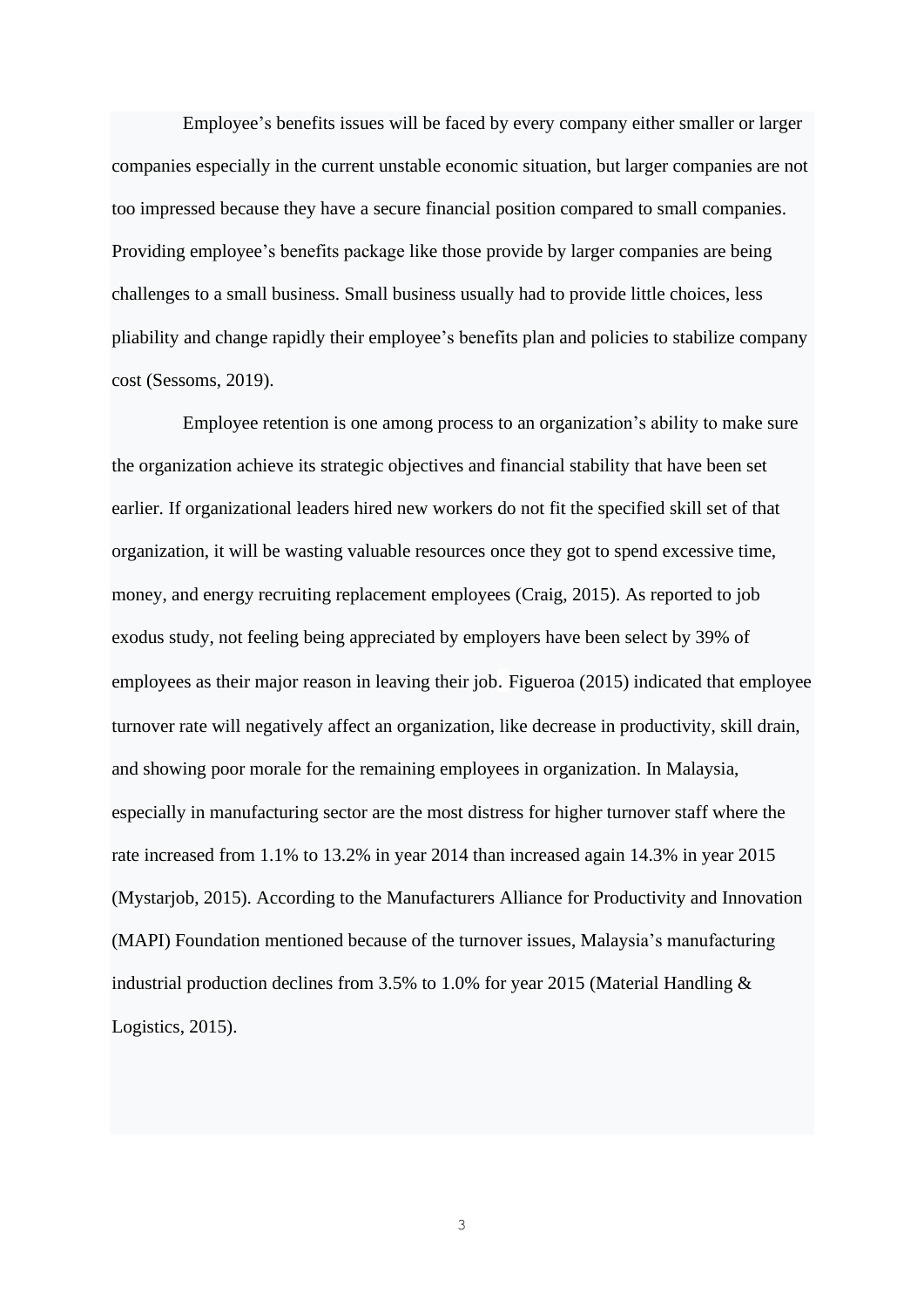Employee retention strategies are often mentioning as integral a part of a successful organization's vision, values, and policies (Cloutier, Felusiak, Hill, & Pemberton-Jones, 2015). To retain valuable employees, employers should implement creative strategies that has got to include factors that promote organizational attractiveness (Alshammari et al., 2016). Creative strategies that related with pay and benefits are going to be a positive impact on attracting and retaining committed employees in organization (Sandhya & Kumar, 2014). Alshammari, Al Qaied, Al-Mawali, and Matalqa (2016) concluded, when employees find if an organization have fit with their values, personalities, skills, and job satisfaction, their intentions and motivation to remain be an employee in an organization will increase. Bisht, Chaubey, and Thapliyal (2016) report that the most point of issue to determine connection between the factors that influence turnover and therefore the use of appropriate retention strategies. In simple words, to suit the requirements of employees, it is more effective for companies to require action on their own factor that they can control by themselves rather than request by employees. Design attractive packages of benefits by organization can enhance employee's interest during a business and to avoid the evasion of human resources in organization (Carvalho, 2019).

Maslow's hierarchy of needs theory emphasizes about the necessity of companies to think about the essential requirements of their employees including health, job security and payment (EmployeePedia, 2020). Employee are going to be committed and constant to organization when know organization care about their need. In Abraham Maslow research pointed that if an employee's physiological needs are met increased pay might not be a motivator (Maslow, 1999). Likewise, having all their need especially in terms of salary and satisfaction in working environment can make employees be more motivated at work (Retention and Motivation)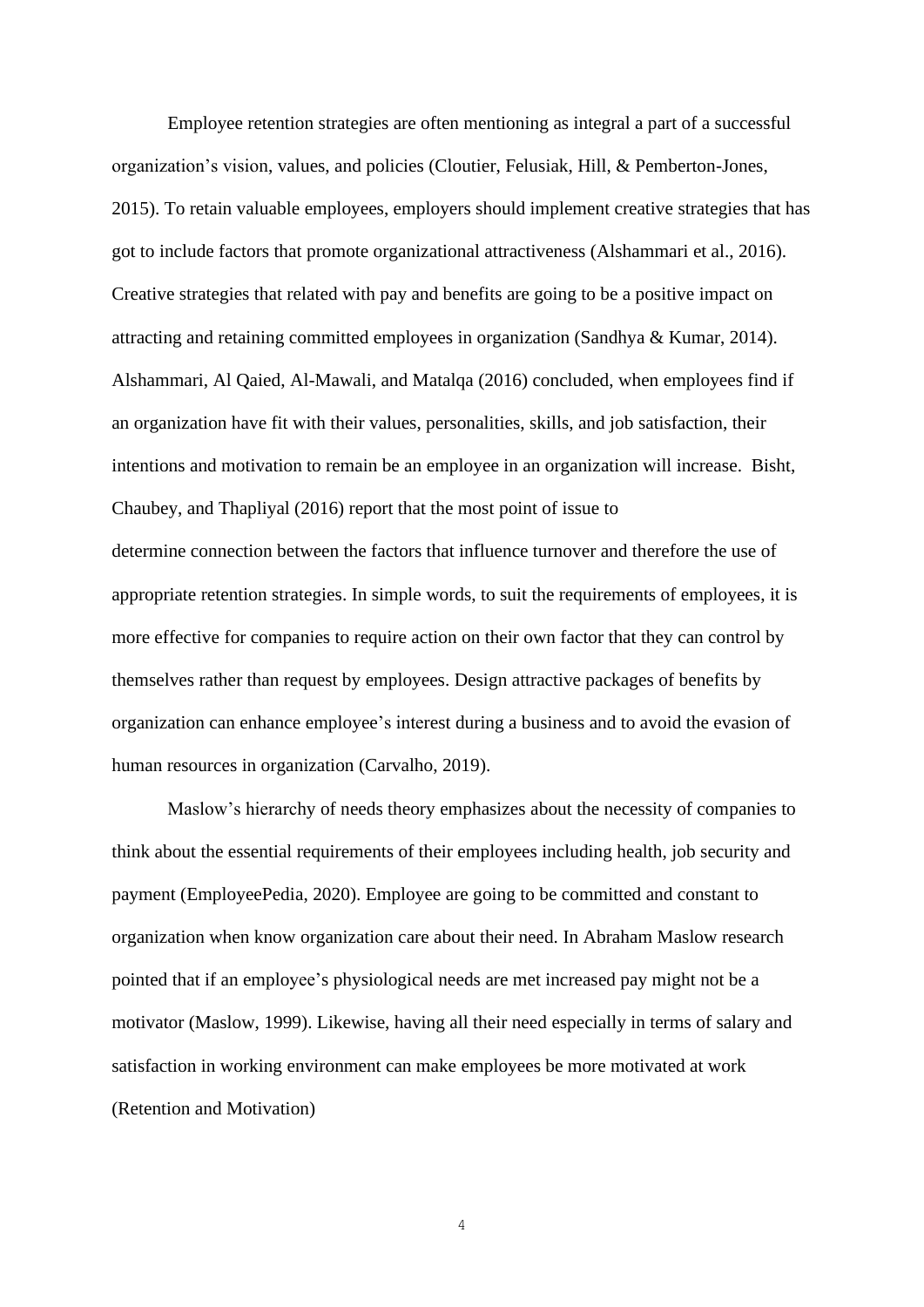The organization got to confirm that their offerings of advantages are compliant with various laws, if not organization are going to be sued. Consistent with HR benefits platform provider by Namely, 2 most pressing issues in HR today are employee retention and engagement when millennials expecting to go away their current job in three years or less with approximately 58 percent. According to a recent employer survey by Benefits Selling 2015, increasing costs, handling benefit changes, working with brokers, and handling health care reform the absolute best four employee benefits issues in year 2015. In annual survey saying that 16 percent of the 7,300 respondents of workers are currently finding a replacement job due to flexibility issues in workplace. Annual survey respondent mentioned that they might be more loyal to their employers if that they had flexible work options which are contributed to 8% (up from 75 percent in 2018) of result (Maurer, 2019) and now the Covid-19 pandemic has had an unprecedented effect on virtually all sectors of the economy. Many businesses struggle to make sure the security of their business and customers, and lots of organizations must make the hard choice especially of requesting that their employees performing at home and take unpaid leave. Organization now struggling in maintaining their employees with minimum resources in new normal life and to form sure the business is often administered smoothly and frequently as before.

## **1.4 OBJECTIVE OF STUDY**

Research objectives can be defined researcher desires and can be tracked to achieve researcher project of study (Insight, 2019). There are 2 types of objectives of study which is general objective and specific objective. General objective in this study is to determine the relationship types of employee's benefits (leave, health/medical insurance, allowance, and flexible work schedule) and employee's retention while, specific objective in this study is.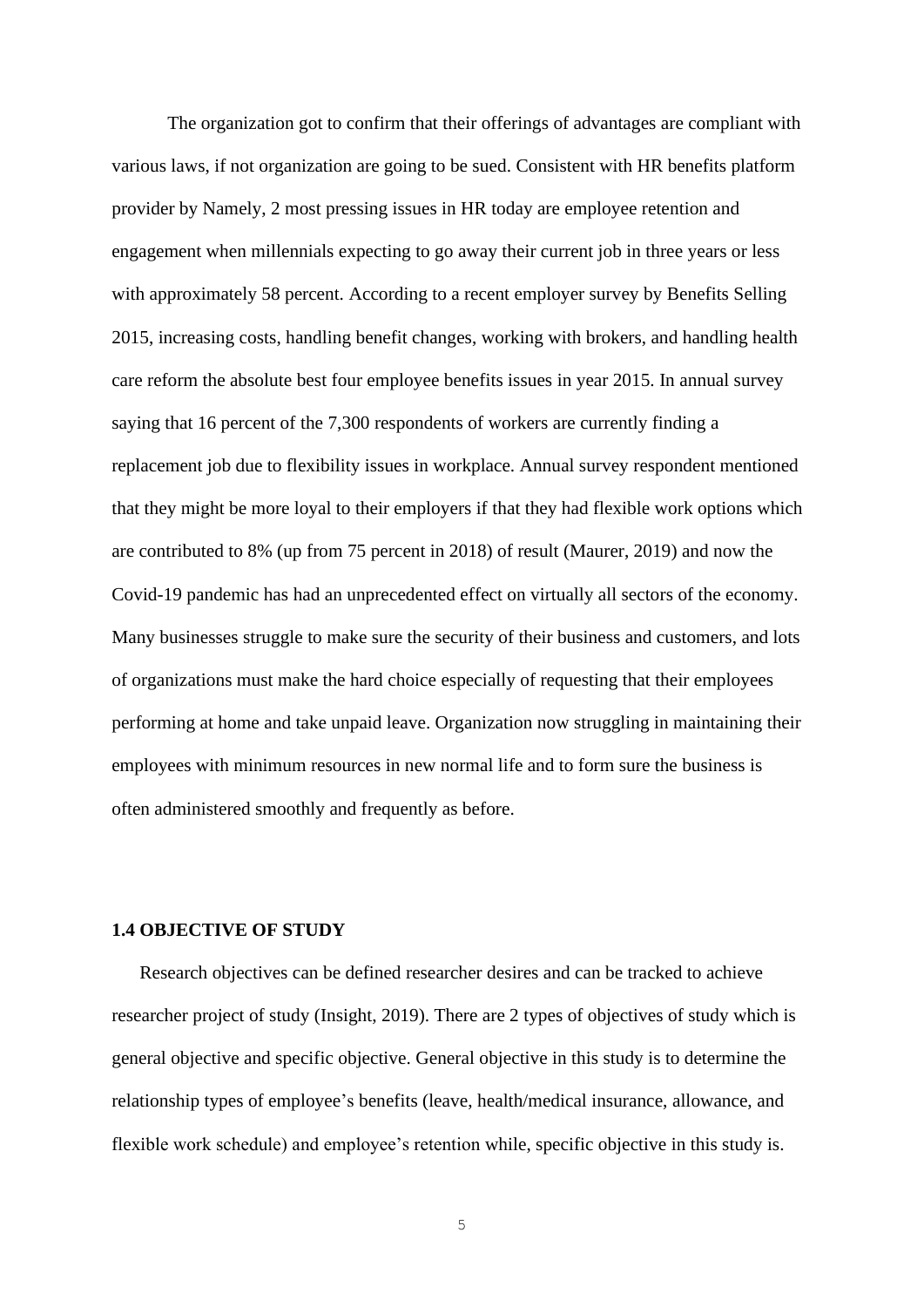- I. To determine the relationship between employee's benefits (leave) and employee's retention
- II. To determine the relationship between employee's benefits (health/medical insurance) and employee's retention
- III. To determine the relationship between employee's benefits (allowances) and employee's retention
- IV. To determine the relationship between employee's benefits (flexible work schedule) and employee's retention.
- V. To identify the most dominant factors among four types of employee benefits in influencing the employees' retention.

# **1.5 RESEARCH HYPOTHESIS**

A hypothesis can be defining a researcher expectation about what the research will achieve and can be examined with scientific research (McCombes, 2019). In this research hypothesis it will have null and alternate hypothesis because it collected by some social statistic. To test either to accept or reject null hypothesis, researcher need to collect and analyzing the related data because it is the temporary expectations in the research studies. In this study, there are 5 research hypotheses related to research objective that have been stated.

I. Ho: There is no significance relationship between employee's benefits (leave) and employee's retention.

H1:There is a significance relationship between leave and employees' retention.

II. Ho: There is no significance relationship between employee's benefits (health/medical insurance) and employee's retention.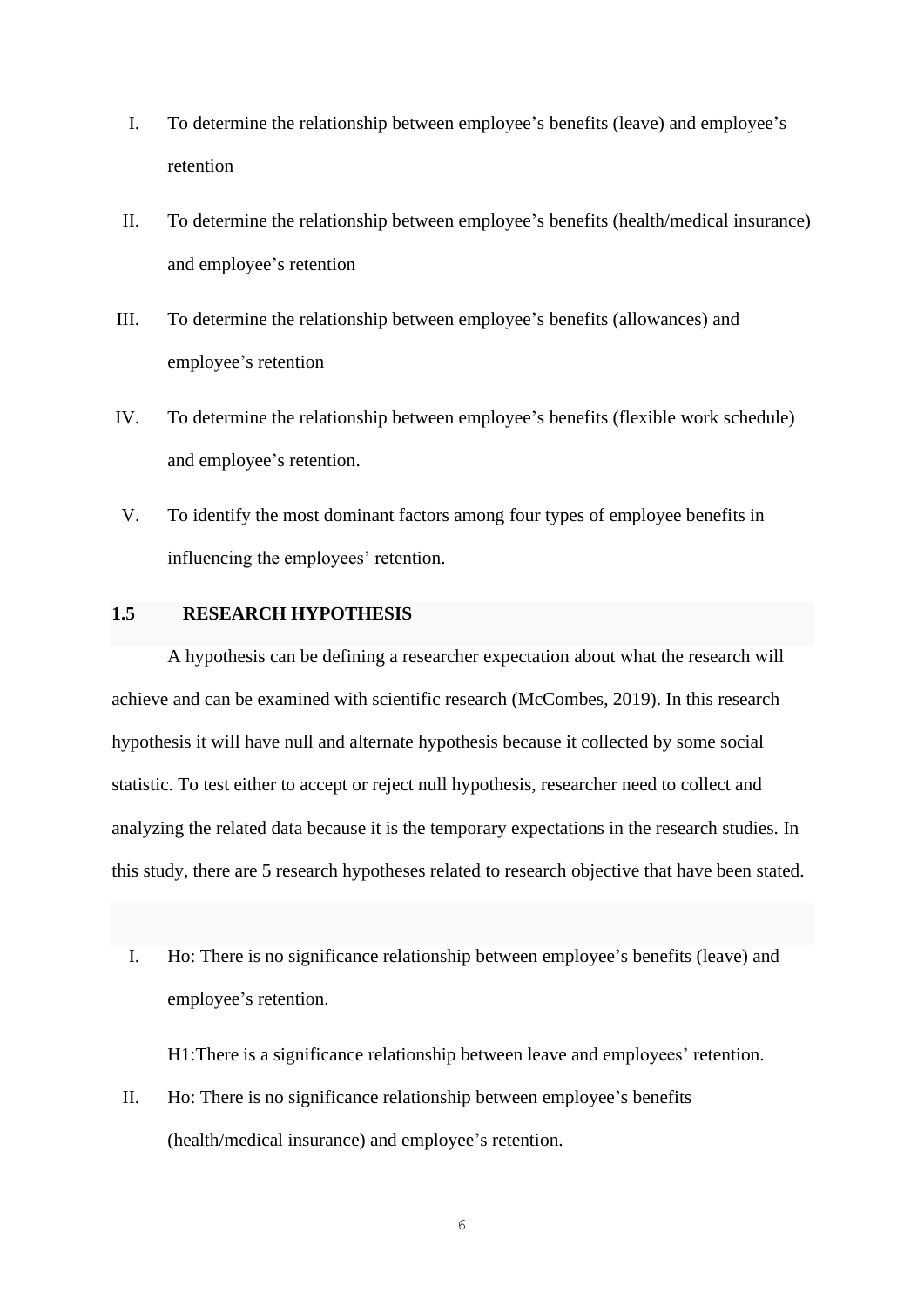H1:There is a significance relationship between health/medical insurance and retention.

III. Ho: There is no significance relationship between employee's benefits (allowances) and employee's retention.

H1:There is a significance relationship between employee's benefits (allowances) and retention.

IV. Ho: There is significance relationship between employee's benefits (flexible work schedule) and employee's retention.

H1:There is significance relationship between employee's benefits (flexible work schedule) and employee's retention.

V. Ho: There is a no dominant factor among four types of employee's benefits in influencing the employees' retention.

H1: There is dominant factor among four types of employee's benefits in influencing the employee's retention.

#### **1.6 CONCEPTUAL FRAMEWORK**

A conceptual framework can be defined everything that constructs and used for entire any research project. The conceptual framework contains your views on identification of the research topic, the problem to be investigated, the questions to be asked, the literature to be reviewed, the theories to be functional, the methodology that be practice, analysis and interpretation of data findings, recommendations and conclusions that will be complete (Ravitch & Riggan, 2017). Grant and Osanloo (2014) also defined a conceptual framework are a 'blueprint' or guide for research. In this research, researcher want to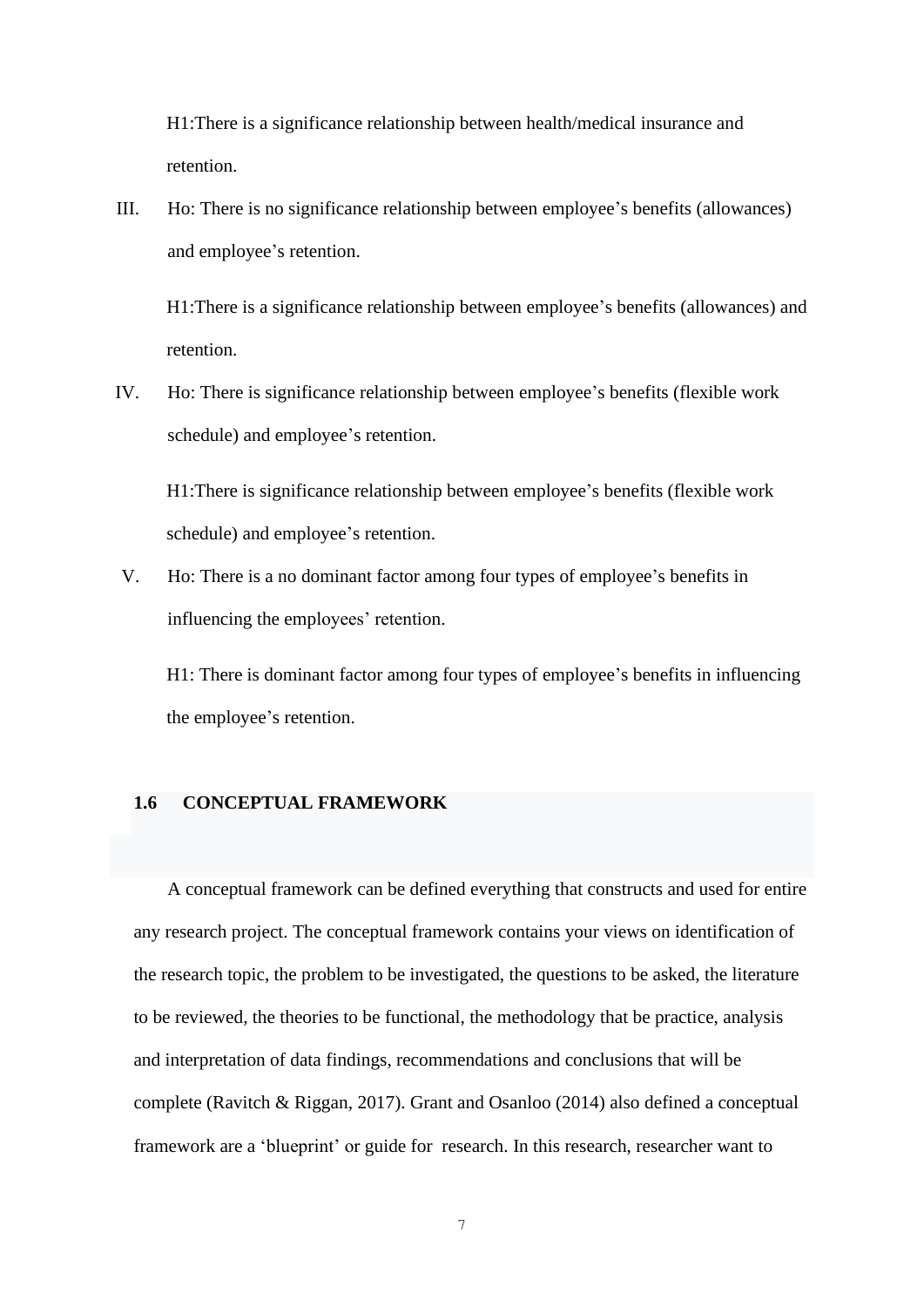investigate whether employee's benefit in organization have relationship to employee's retention. Researcher only used specific benefits which is leave, health/medical insurance, allowances, and employee retention program as an independent variable and in dependent variable, researcher choose employee's retention in organization.



**Figure 1: Conceptual Framework**

# <span id="page-17-0"></span>**1.7 SIGNIFICANCE OF STUDY**

Significance of study usually for the researcher to tell the reader about importance and beneficial of the research (Insights, 2019). This study taken to find out the relationship between benefits especially leave health/medical allowances and flexible work plan and employee retention in organization. The importance of this study for body of knowledge is to find the vital of employees' benefits that can retain employees longer in organization. This study also shows and explain more that employee benefits and retention have positive connection by each other where low retention rate can increase the expenses of the organization and showing the negative of the organization's morale. This can be points for future readers or researchers' knowledge to choosing the right package of benefits will preventing the organization from losing by reducing recruitment fees to find the suitable employee for replacement (Kelly, 2018) and it also helps them to know which one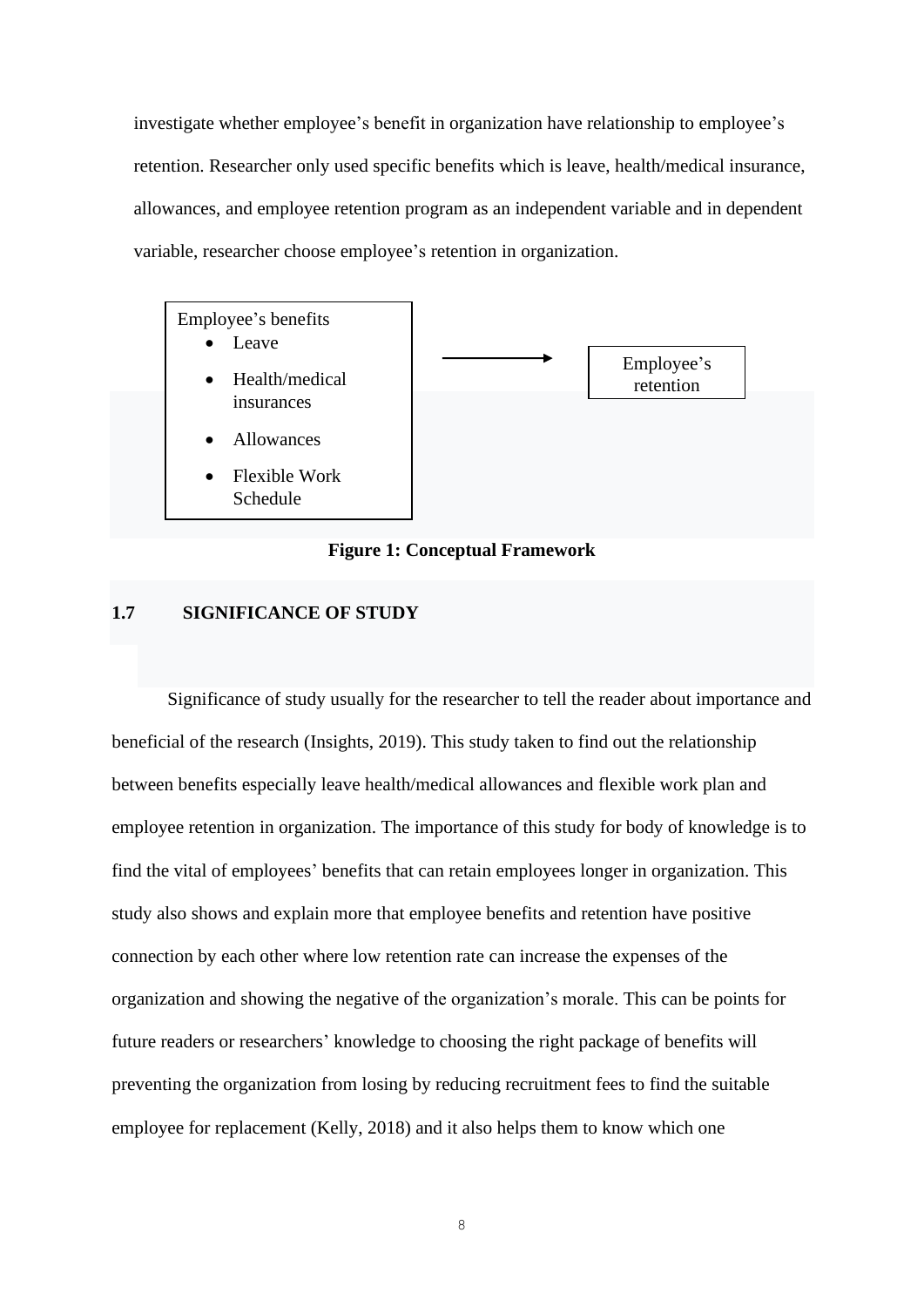employee's benefits important and not important to employees for their future research later in this context of study.

In term benefits of policies in organization, employer can upgrade their policies by implementing of an employee retention program effectively to ensure the job performance and productivity are always maintaining also making sure employees remain employed in organization (Tutorialpoints, 2017). Happy staff will not only stay and retain in organization for longer time, but they also can be more productive and do a better job for organization business (Kelly, 2018). Employees will be more loyal and be more motivate doing they work because they believe employers can help them to meet their need and increasing their wellness (Binford, 2017). It also can increase organizations' productivity and can helps organization survive for a long time when having effective and efficient employees in organization. This study can help to find that the top goal of employee benefits program will be a retention of employees because employees have their own need and their also.

In this study, researcher also can get advantages at the same time such as building a good relationship especially between respondents in organization, supervisors, faculty, and our peers especially when having group discussions. By having good relationship with them, it can help researchers a lot in preparing a better research and help this study be more meaningful for future studies. Besides, researcher also can expand and increase the knowledge about this topic and field especially when doing at outside the classroom because it can give researcher to have overview about the topic in real life and developing researcher critical and analytical thinking about the issues (Diego, 2016)

### **1.8 DEFINITION OF TERM**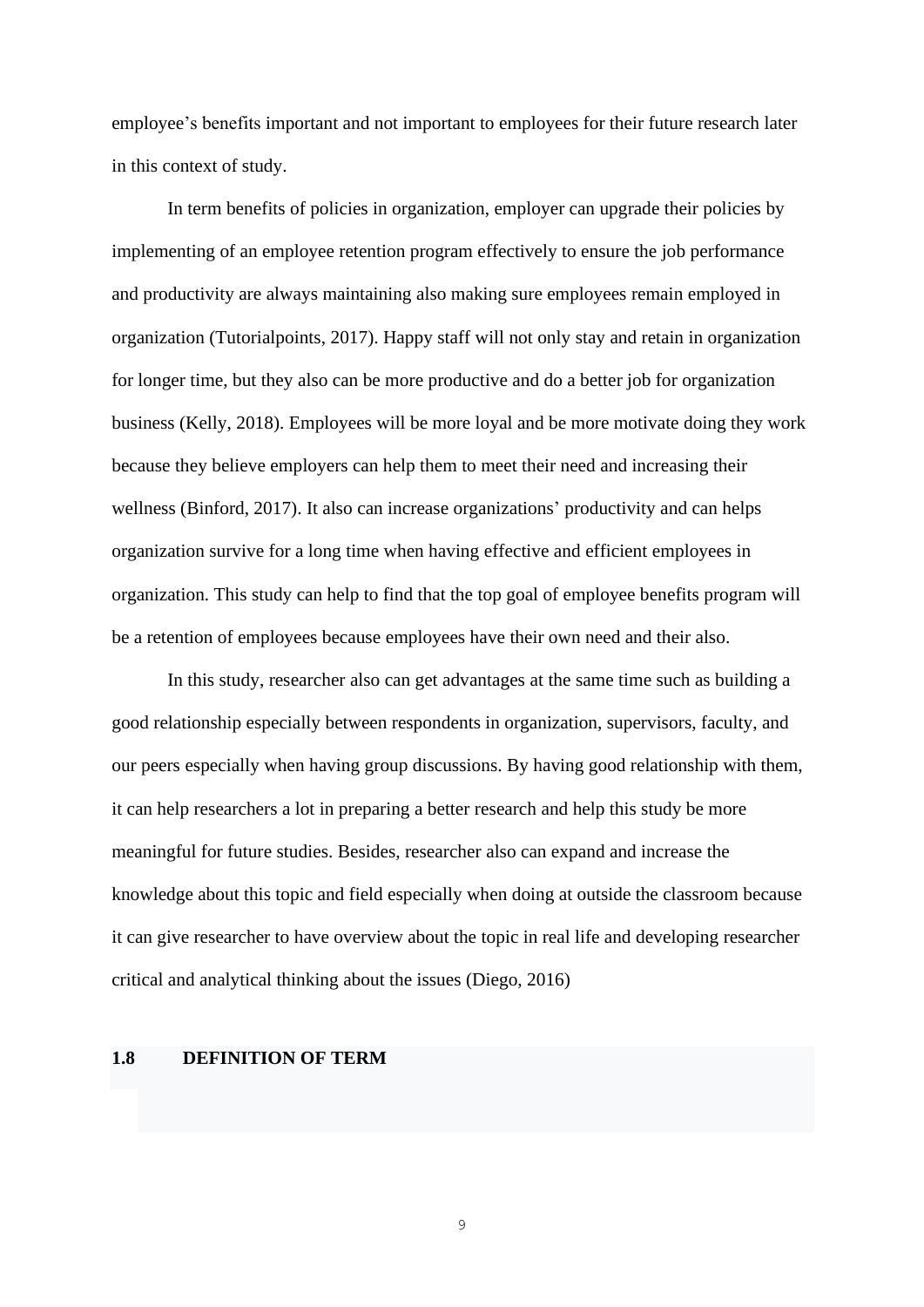Definition of terms is usually used an appropriate source either in book, research paper, pamphlet, etc. Definition of term usually at the first chapter of research study or can be in second chapter (Riaru, 2016). Definition or term can be divided by 2 types of definition which is conceptual definition and operational definition. According to Itulua-Abumere (2018), conceptual definition is to identify the concept of studies by clarifying the linked with a certain domain of our study while an operational definition is empirical concept that establish by researcher (Banerjee, 2018)

## **1.8.1 Employee's Benefits**

Employee benefits is one of aspect in Human Resource Management studies and popular topic for student doing their research. Employee benefits can be defined as an indirect and non-cash, or cash compensation that paid to an employee on regular salary or wages they get in every month (Dessler, 2017). According to Mamoria (2014) in [A](https://www.amazon.in/Textbook-Human-Resource-Magement/dp/9350970945/ref=sr_1_1?dchild=1&qid=1608663207&refinements=p_27%3AC+B+Mamoria&s=books&sr=1-1)  [Textbook Of Human Resource](https://www.amazon.in/Textbook-Human-Resource-Magement/dp/9350970945/ref=sr_1_1?dchild=1&qid=1608663207&refinements=p_27%3AC+B+Mamoria&s=books&sr=1-1) Management, employee benefits are the ways to keeping, guarantee and improving the employee's salaries. The benefits are an addition for normal wages of workers that are importance for workers and their families. To take care of basic need of employees, most organization implement employee benefits welfare programs to retain employees and to enrich the core business of organization (Vicky, 2017).

In operational definition, employee's benefits can be defined as benefits that provided by organization for employees in addition to their normal salaries. Employee benefits provide by organization also can affect and play important role in organization behaviour. It can produce positive employee behaviour as a reward to organization itself to have higher quality employees. The rewards an organization provides will be rewarded back to the organization by the positive employee behaviour. Benefits such as leave, medical insurance,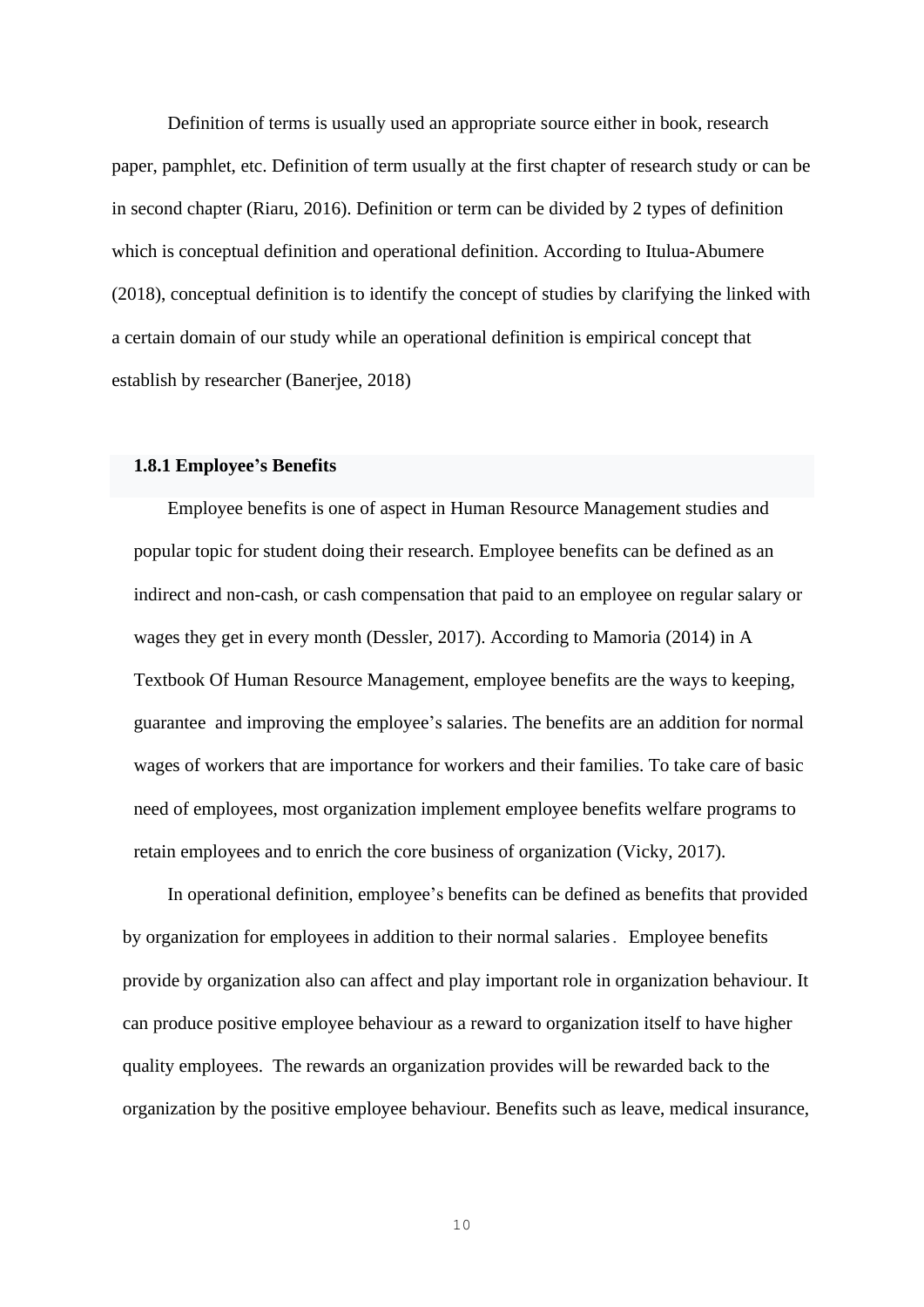allowances and flexible work schedule given more attention by employers, it can be motivator to employees come to work with a new attitude (Kelsey, 2020).

# **1.8.1.1 Leave**

In conceptual definition, Heathfield (2020) mention that a leave is permission of an employee to spend away from their work for a certain of time either be voluntary, mandatory, paid, or unpaid. Refer to the Employment Act 1955, there are 5 types of leaves an employee in Malaysia would normally take during their employment which is annual leave, sick leave, public holiday, maternity leave and absence due to imprisonment or court it will call paid leaves. SHRM (2008) highlight that to meet organization objectives, the paid leave must be well-planned because the effect will be significant to employee effect in paid leave program can have a significant effect on employees' efficiency and satisfaction. Statement in [Harvard Business](https://hbr.org/2015/05/why-compassion-is-a-better-managerial-tactic-than-toughness) Review saying that the employees be more loyal and retain in organization if employer showing compassion on them.

In operational definition, leave can be mentioned as taking days off from their daily work that have been accepted by their employer. Employee that requests time off due to difficult time and situation, employer should start being an empathetic to employees and approve the permission without any heavy questions (Cushard, 2018)

# **1.8.1.2 Health/medical insurance**

Health and medical insurance are an insurance that typically pays for medical, surgical, and sometimes dental expenses for employees. According to Ehealth (2020) in conceptual definition, health insurance can be defined types of benefits for members in the company including employees in terms of medical insurance policy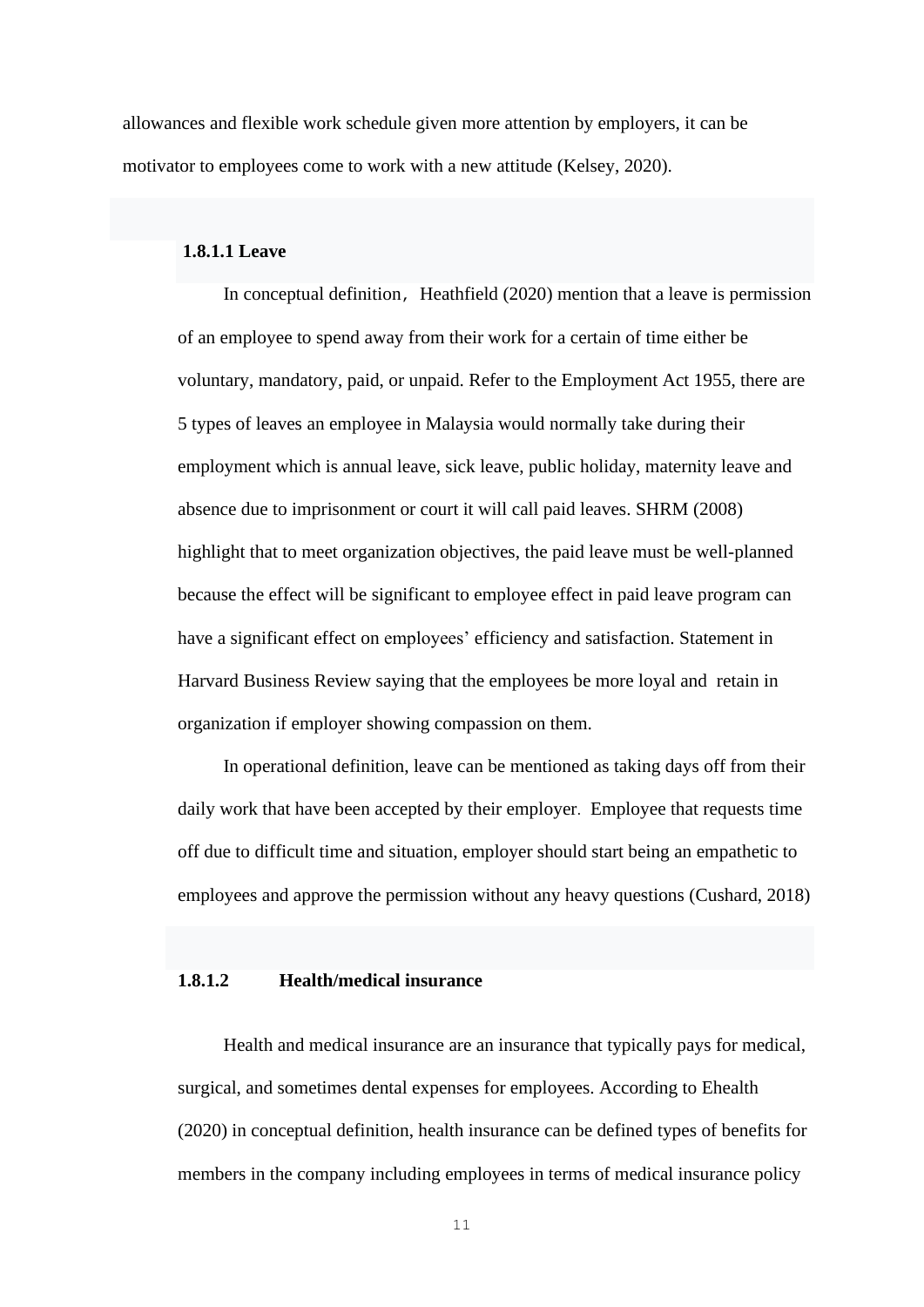that cover a smaller amount of cost. Health insurance also can used for expenses incurred from illness or injury or pay the care provider directly. It will be covered by the employer but usually it will be deducted from employee own salaries (Kagan, 2020). Employee health benefits are provided by employer to their employees and can describe as non-cash compensation for extra their usual monthly income. The main objective of these benefits is for ensure employee's physical condition and wellbeing are secure and one of a method to make sure employees stay in a company and decrease turnover rate (Insuranceopedia, 2015).

Operational definition defined health/medical insurance an employee's benefit [protection](https://en.wikipedia.org/wiki/Insurance) managed by an almost of organization in Malaysia such as a public agency and private sectors. This benefit will include the full or a certain part of the risk facing by of a person and including their [medical expenses](https://en.wikipedia.org/wiki/Medical_expenses). As we know organization that offering health and medical insurance as an employee benefit is generally the simplest, but most effective steps that can take to reward and attract talent to increasing productivity, boosting morale, and helping shape a positive company culture.

#### **1.8.1.3 Allowances**

In conceptual definition, Khalil (2020) mentioned that allowance, bonuses, overtime pay, etc. will be adding in employees' wages that will be called gross pay. A benefit allowances can be used to give employees flexibility in creating the best benefits package that can meets all their needs. The employer could offer a base plan plus a benefit allowance rather enforcing a particular healthcare plan only for all employees in organization. In news The Edge Markets by Azizi (2020), to ensure the wellbeing and wellness of employee are secured during Movement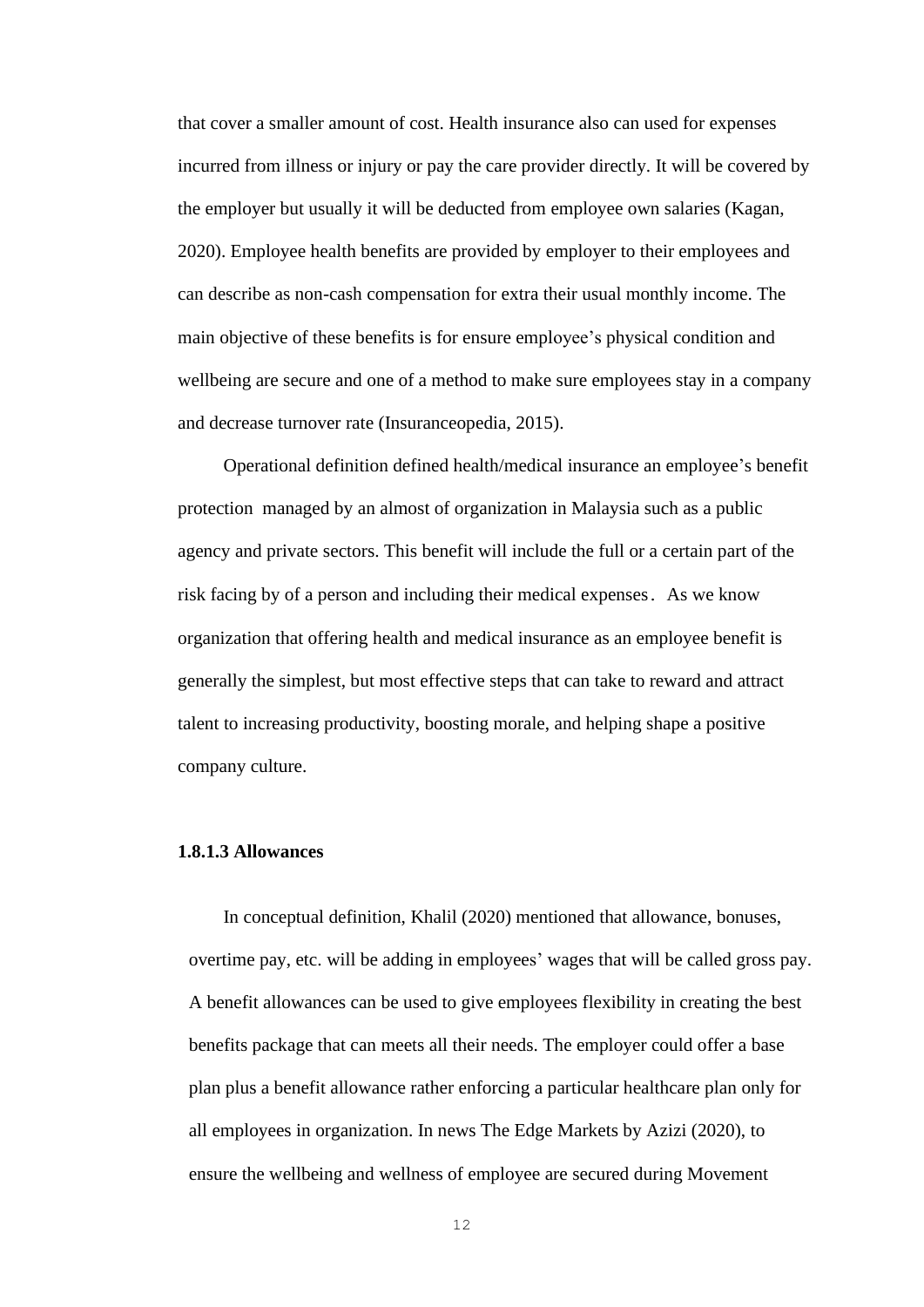Control Order (MCO) period, employers should pay employees full salaries including all related allowances.

Operational definition, a benefit allowance provides to a specific purpose for employees in terms of transportation, healthcare costs, or a [flexible spending](https://www.investopedia.com/terms/f/flexiblespendingaccount.asp)  [account](https://www.investopedia.com/terms/f/flexiblespendingaccount.asp) money that usually provided by a company or government agency. Benefit allowances administered to employees will be distributed through regular employee's payroll (Kagan, 2020). To meet the spending of specific nature one of factors employer giving employees an allowance (Bank, 2017).

#### **1.8.1.4 Flexible working schedule**

Conceptual definition by Heathfield (2019) mentioned that a [flexible](https://www.thebalancecareers.com/best-jobs-with-flexible-hours-4157698)  [schedule](https://www.thebalancecareers.com/best-jobs-with-flexible-hours-4157698) is allowing an employee to work with working hour that differ from the normal time company especially in start and stop time. Flexible work schedules now are being implemented by certain organizations as an employee benefit to encourage employee retention and as a method to curb forms of employee absenteeism, tardiness, quits and on-the job leisure. Nowadays, most of the workers may need a flexible working schedule but only for a day that employees have emergency matters especially when comes from family issues (News, 2016). Acas research shows that flexible and remote work offers many benefits to companies and a strategy must be continuously developed to keep everyone aligned, supported, and engaged (McLaren, 2018).

In operational definition, flexible work schedule will consist of flex hours, shift swapping, compressed or short work weeks, be flexible with time off and create a paid time off policy that allow employees to begin and complete their